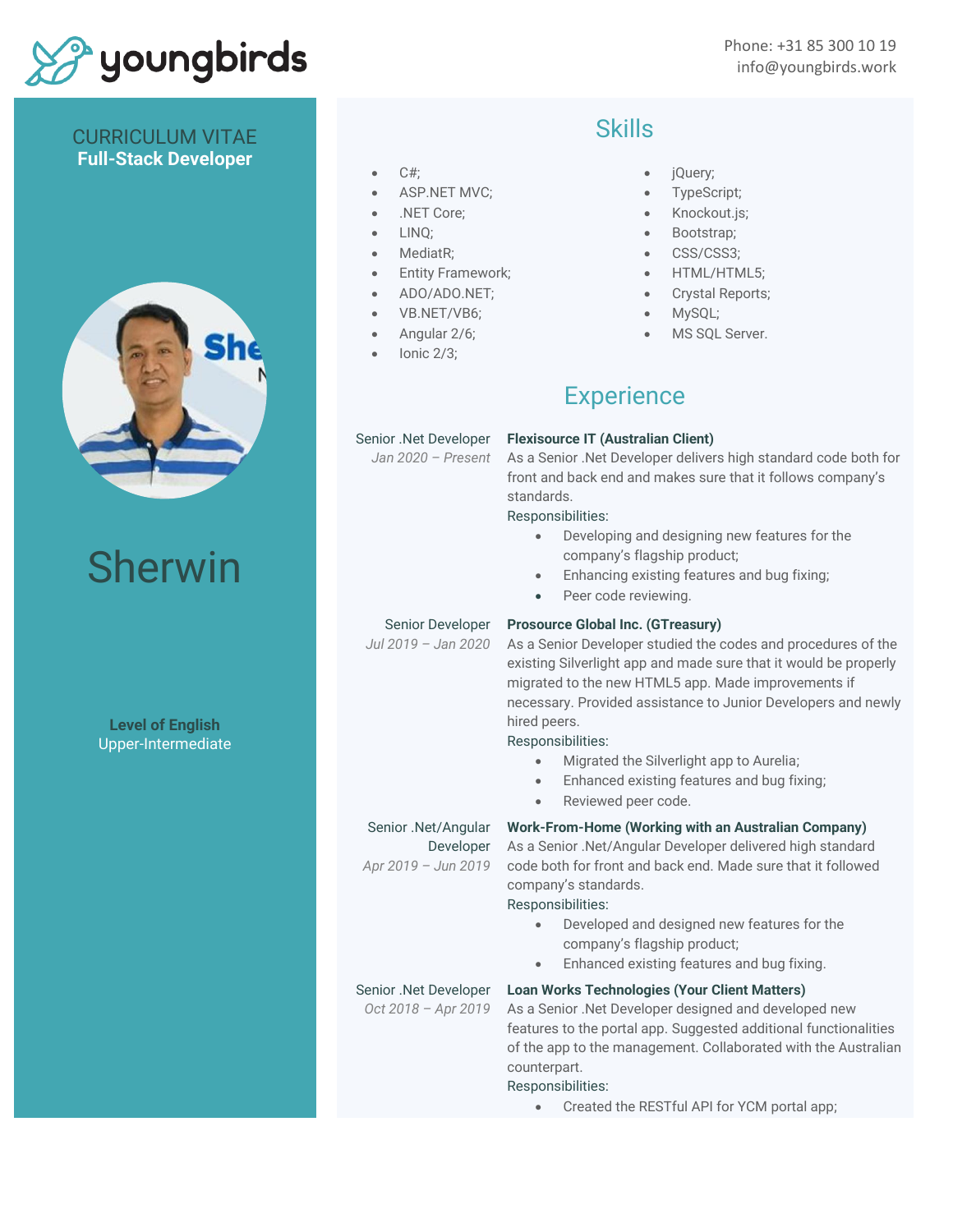

Phone: +31 85 300 10 19 info@youngbirds.work

- Integrated the Mailchimp, SMS Broadcast and SalesTrekker to the YCM portal app;
- Created an email template editor using drag & drop as new feature of the YCM portal app;
- Enhanced existing features and bug fixing.

#### Software Engineer

*Jul 2017 – Sep 2018*

#### As a Software Engineer delivered high standard code. Studied software needs and provided proof of concept (POC) prior to full blast development. Collaborated with the team. Responsibilities:

- Developed and designed new features for the company's flagship product (DealerCenter);
- Successfully implemented two new features of the product – Window Sticker – a mini photoshop that allows the user to designed and print marketing materials, and 360 Viewer – allows the user to create a 360 representation of the vehicles/cars;
- Enhanced existing features and bug fixing.

#### Senior .NET

Developer/Team Lead

*Oct 2015 – Jun 2017*

#### **SelectBytes Inc.**

**Nowcom Global Services**

As a Senior .NET Developer/Team Lead studied software needs as per requirement provided the clients. Suggested technologies, tools, frameworks to be used. Provided estimates to the CEO as basis for his quotation to the client. Responsibilities:

- Provided technical leadership to teammates through coaching and mentorship;
- Maintained high standards of software quality within the team by establishing good practices and habits;
- Reviewed code done by junior developers;
- Presented to management an end-of-term demonstration on valuable software developments that were in the works.

#### Senior Programmer/

Team Lead *Jun 2014 – Oct 2015*

#### **SWAK.NET.PH**

As a Senior .Net Developer delivers high standard code both for front and back end and makes sure that it follows company's standards.

#### Responsibilities:

- Provided technical leadership to teammates through coaching and mentorship;
- Maintained high standards of software quality within the team by establishing good practices and habits;
- Reviewed code done by junior developers;
- Researched best practices to share with fellow software team members;
- Presented to management an end-of-term demonstration on valuable software developments that were in the works.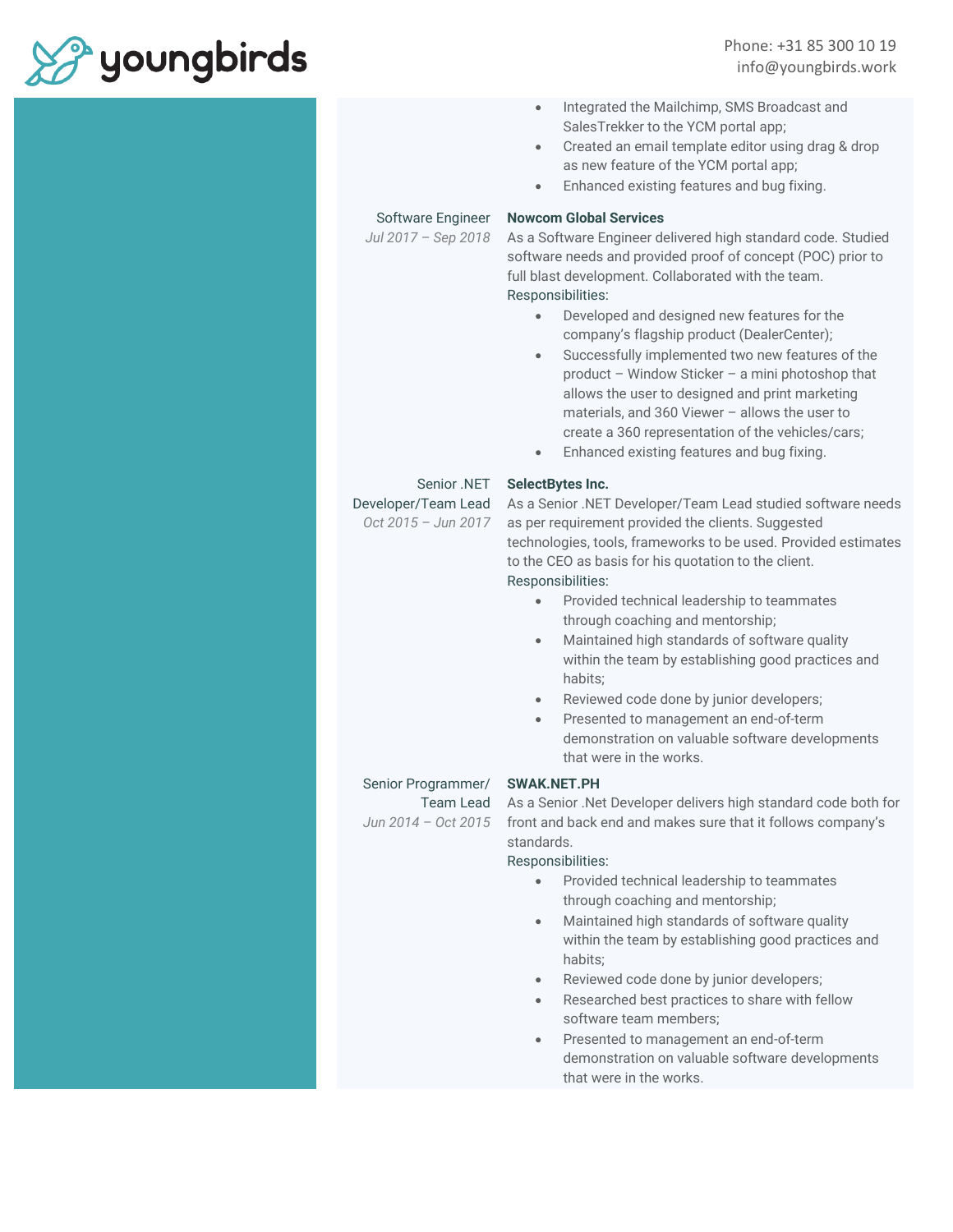

| IT Admin/ Programmer<br>Now 2012 - Feb 2014         | <b>BUSINESS POINT LENDING INVESTOR CORP.</b><br>As an IT Admin/Programmer developed and delivered a tailor-fit<br>system for the company (lending software). Equipped with all<br>the reports needed.<br>Responsibilities:<br>Developed and designed critical software<br>$\bullet$<br>programs for financial tracking and reporting -<br>Computerized Lending Management System, a<br>system to monitor clients detailed information and<br>loan balances. It has a built in general accounting<br>to produce financial statements.<br>Maintained all work stations and recommended<br>$\bullet$<br>software/hardware upgrade to the management;<br>Acted as help-support for all work stations;<br>$\bullet$<br>Gave monthly reports to executive management<br>$\bullet$<br>regarding current developments, and tracked<br>changes in existing software. |
|-----------------------------------------------------|-------------------------------------------------------------------------------------------------------------------------------------------------------------------------------------------------------------------------------------------------------------------------------------------------------------------------------------------------------------------------------------------------------------------------------------------------------------------------------------------------------------------------------------------------------------------------------------------------------------------------------------------------------------------------------------------------------------------------------------------------------------------------------------------------------------------------------------------------------------|
| IT Supervisor/<br>Programmer<br>Apr 2010 - Nov 2012 | <b>WOODHAVEN CORPORATION</b><br>Responsibilities:<br>Supervised the IT Department;<br>$\bullet$<br>Acted as System Administrator for Microsoft<br>$\bullet$<br>Dynamics GP (ERP);<br>Designed and developed software needed by the<br>$\bullet$<br>company like payroll system, biometric time<br>keeping and tools/apps that needed by other<br>department;<br>Gave monthly reports to executive management<br>$\bullet$<br>regarding current developments.                                                                                                                                                                                                                                                                                                                                                                                                |
| Web Developer<br>$2008 - 2009$                      | <b>ROWALD INTERNATIONAL</b><br>Responsibilities:<br>Designed and developed the company's website<br>$\bullet$<br>(www.rowaldinternational.com);<br>Maintained all work stations and recommended<br>$\bullet$<br>software/hardware upgrade to the management;<br>Acted as help-support for all work stations;<br>Attended monthly meetings.                                                                                                                                                                                                                                                                                                                                                                                                                                                                                                                  |
| <b>IT Personnel</b><br>Jan 2007 - Jan 2008          | <b>ROWALD INTERNATIONAL</b><br>Responsibilities:<br>Designed and developed the company's website;<br>$\bullet$<br>Created a billing system to properly account the<br>$\bullet$<br>recruitment fees of applicants;<br>Maintained all work stations and recommended<br>$\bullet$<br>software/hardware upgrade to the management;<br>Acted as help-support for all work stations;<br>$\bullet$<br>Attended monthly meetings.<br>$\bullet$                                                                                                                                                                                                                                                                                                                                                                                                                     |
| <b>IT Personnel</b><br>Mar 2006 - Oct 2007          | <b>SOLGUS CORPORATION</b><br>Responsibilities:<br>Designed and developed inventory system for the<br>$\bullet$<br>company to properly account all the assets issued<br>by the company to its clientele;<br>Maintained all work stations and recommended<br>$\bullet$<br>software/hardware upgrade to the management;                                                                                                                                                                                                                                                                                                                                                                                                                                                                                                                                        |